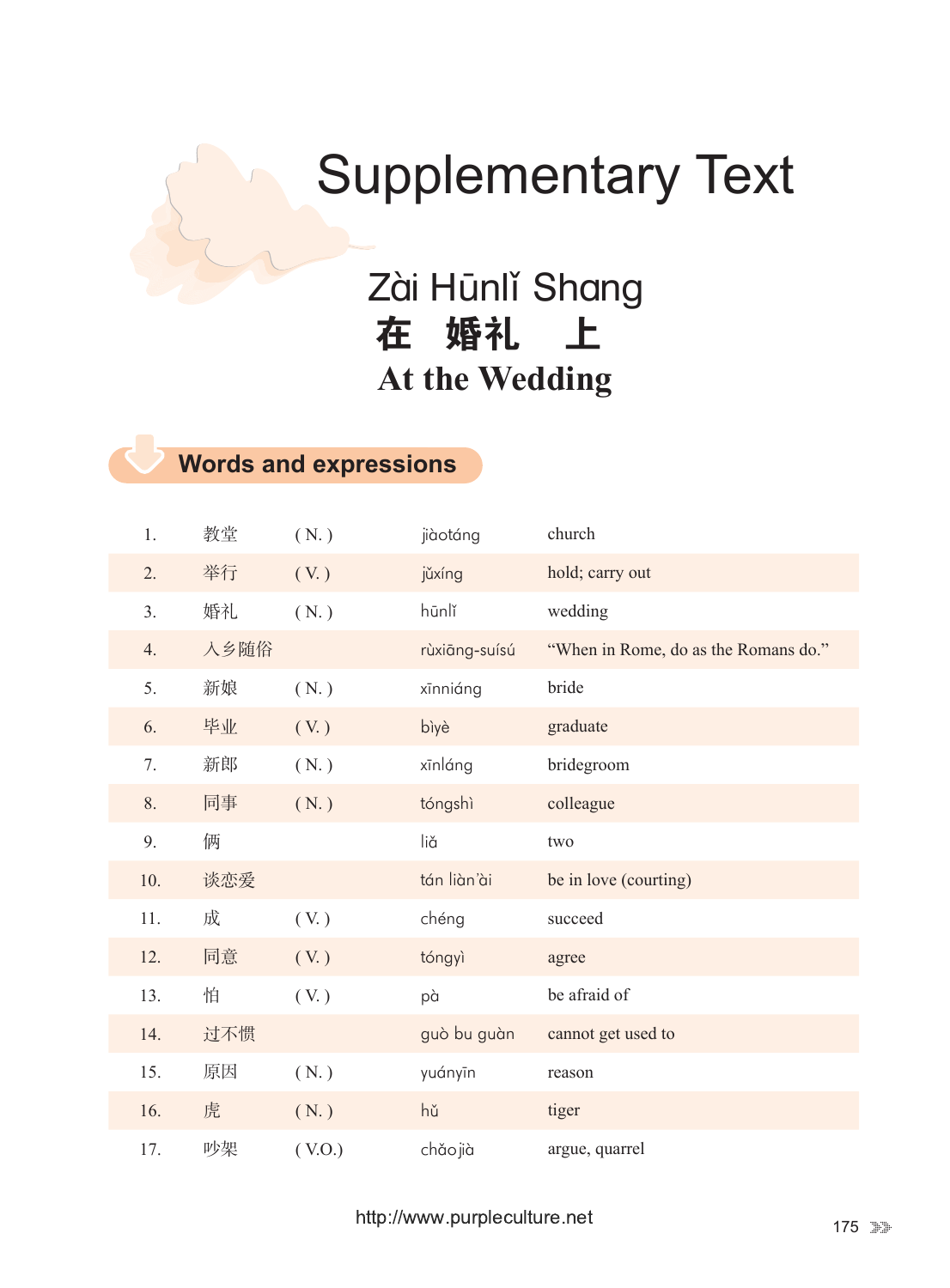| 18. | 岂有此理 |        | qĭyǒucĭlĭ   | it's outrageous         |
|-----|------|--------|-------------|-------------------------|
| 19. | 后来   | (TW)   | hòulái      | later                   |
| 20. | 脾气   | (N.)   | píqi        | temper                  |
| 21. | 认真   | (Adj.) | rènzhēn     | serious                 |
| 22. | 感情   | (N.)   | gǎnqíng     | feelings                |
| 23. | 确实   | (Adj.) | quèshí      | true, real, indeed      |
| 24. | 反对   | (V. )  | fǎnduì      | oppose; be against      |
| 25. | 醉    | (V. )  | zuì         | be drunk                |
| 26. | 交杯酒  | (N.)   | jiāobēi jiǔ | the nuptial cup of wine |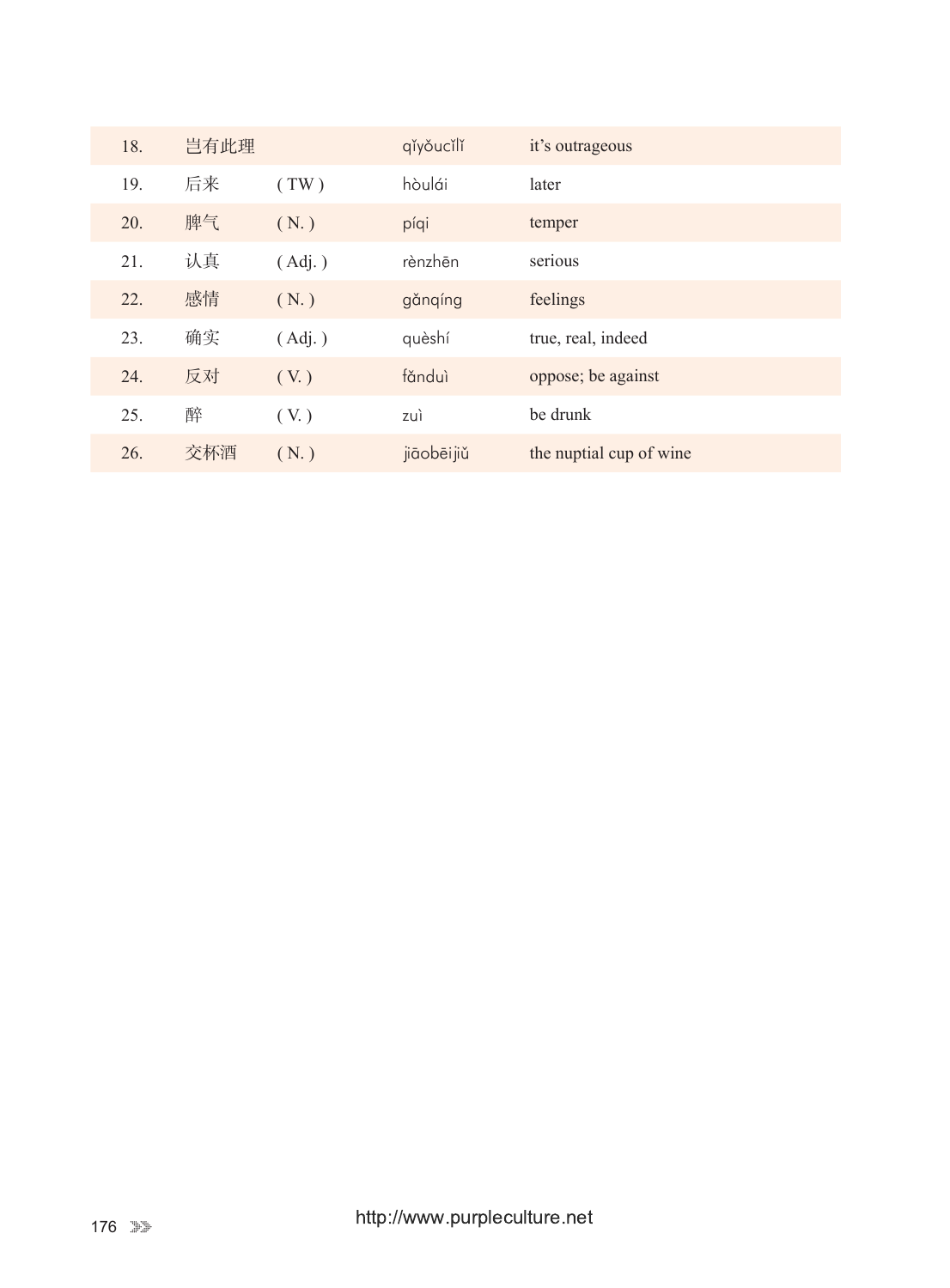

(One year later, Martin starts to work in a joint-venture company. Another half year passes, and he becomes engaged to his colleague, Li Xiaoyu, a Chinese girl. Jack, Bai Xiaohong, and Jiang Shan have flown all the way from the other side of the ocean to attend their wedding. Martin's classmates from Chinese class and his Chinese friends have also come.)

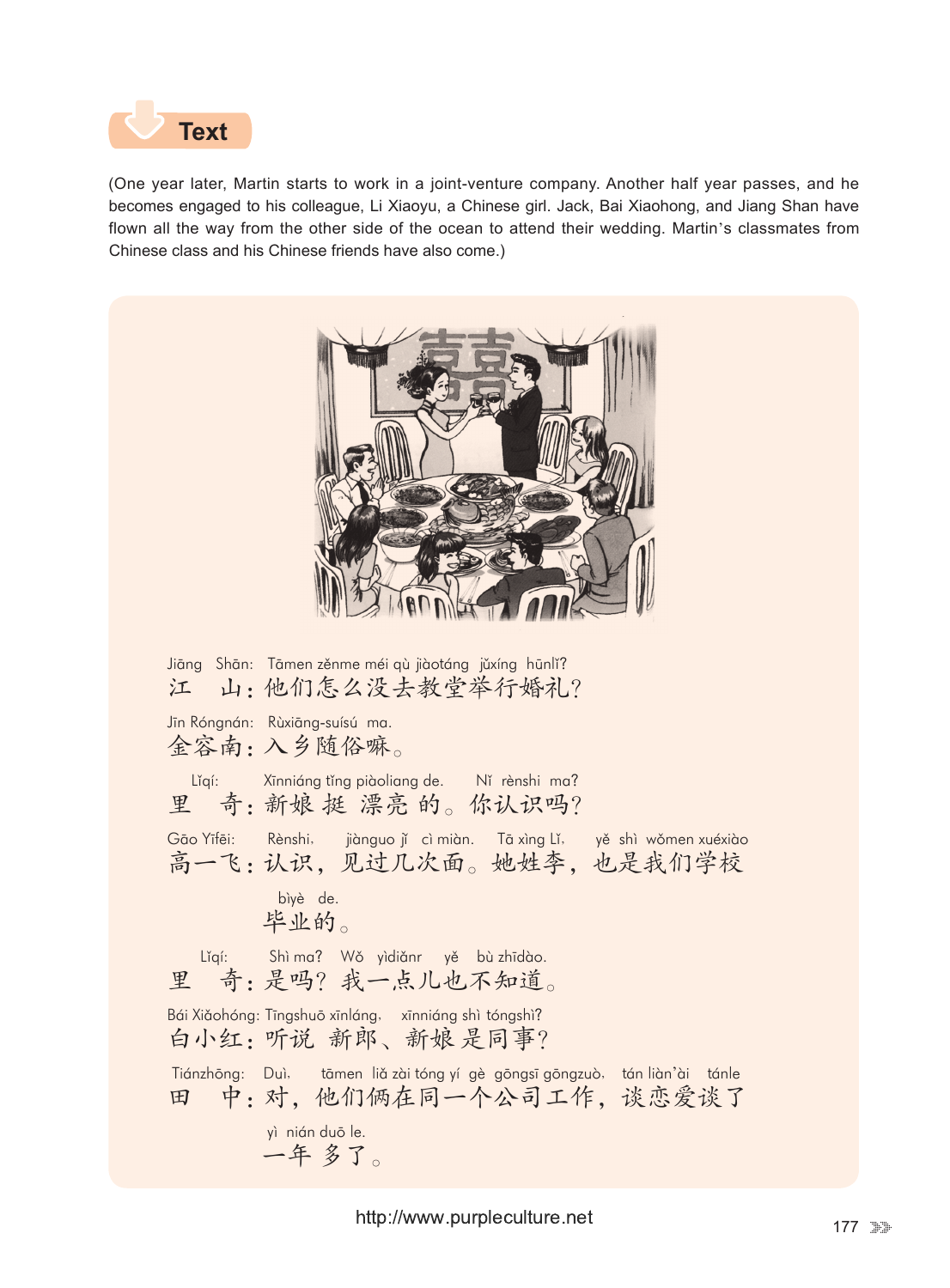Bái Xiǎohóng: Tīngshuō zuìhòu chàdiǎnr méi tánchéng? 白小红:听说 最后差点儿没 谈成? Tiánzhōng: Shì a. Xiǎo Lǐ de mǔqīn tīngshuōle zhè jiàn shì yǐhòu, bú tài tóngyì. 田 中:是啊。小李的母亲听说了这件事以后,不太同意。 Zhāng Yuányuan : Wèi shénme? 张 园园: 为什么? Jiāng Shān: Nà hái yòng shuō? Bǎ nǔ'ér jiāo gěi yí gè "lǎo wài", néng fàngxīn ma? 江 山:那还用说?把女儿交给一个"老外",能放心吗? Zhāng Yuányuan: Yǒu shénme bú fàngxīn de? 张 园园: 有什么不放心的? Tiánzhōng: Shì yǒudiǎnr bú fàngxīn. Pà Xiǎo Lǐ gēn yí gè wàiguórén zài yìqǐ 田 中:是有点儿不放心。怕小李跟一个外国人在一起 guò bu guàn. 过不惯。 Zhāng Yuányuan : Yǐjīng tánle yì nián duō le, hái huì yǒu shénme wèntí? 张 园园:已经谈了一年多了,还会有什么问题? Tiánzhōng: Hái yǒu yí gè yuányīn, Xiǎo Lǐ bǐ tā dà liǎng suì. 田 中:还有一个原因,小李比他大两岁。 Wáng Yīng: Dà liǎng suì yǒu shénme guānxi? 王 英:大 两 岁有 什么关系? Tiánzhōng: Nǐ zhīdào ma? Xiǎo Lǐ shǔ hǔ, Mǎdīng shǔ lóng. 田 中:你知道吗?小李属虎,马丁 属龙。 Wáng Yīng: Wǒ háishi bù míngbai. 王 英:我还是不 明白。 Tiánzhōng: Nǐ xuéle zhème cháng shíjiān de Hànyǔ le, lián zhè yě bù dǒng? 田 中:你学了这么长时间的汉语了,连这也不懂? Wáng Yīng: Lǎoshī méi jiāoguo. 王 英:老师没教过。 Tiánzhōng: Lǎorén shuō, yàoshi yí gè shǔ hǔ, yí gè shǔ lóng, yǐhòu huì 田 中:老人 说,要是一个属虎,一个属龙,以后会 chǎojià de. 吵架的。 Jiékè: Qǐyǒucǐlǐ! Nà hòulái ne? 杰 克:岂有此理!那后来呢? Tiánzhōng: Jiànle jí cì miàn yǐhòu, tāmen fāxiàn, Mǎdīng Hànyǔ shuō de hěn 田 中:见了几次面以后,他们发现,马丁汉语说得很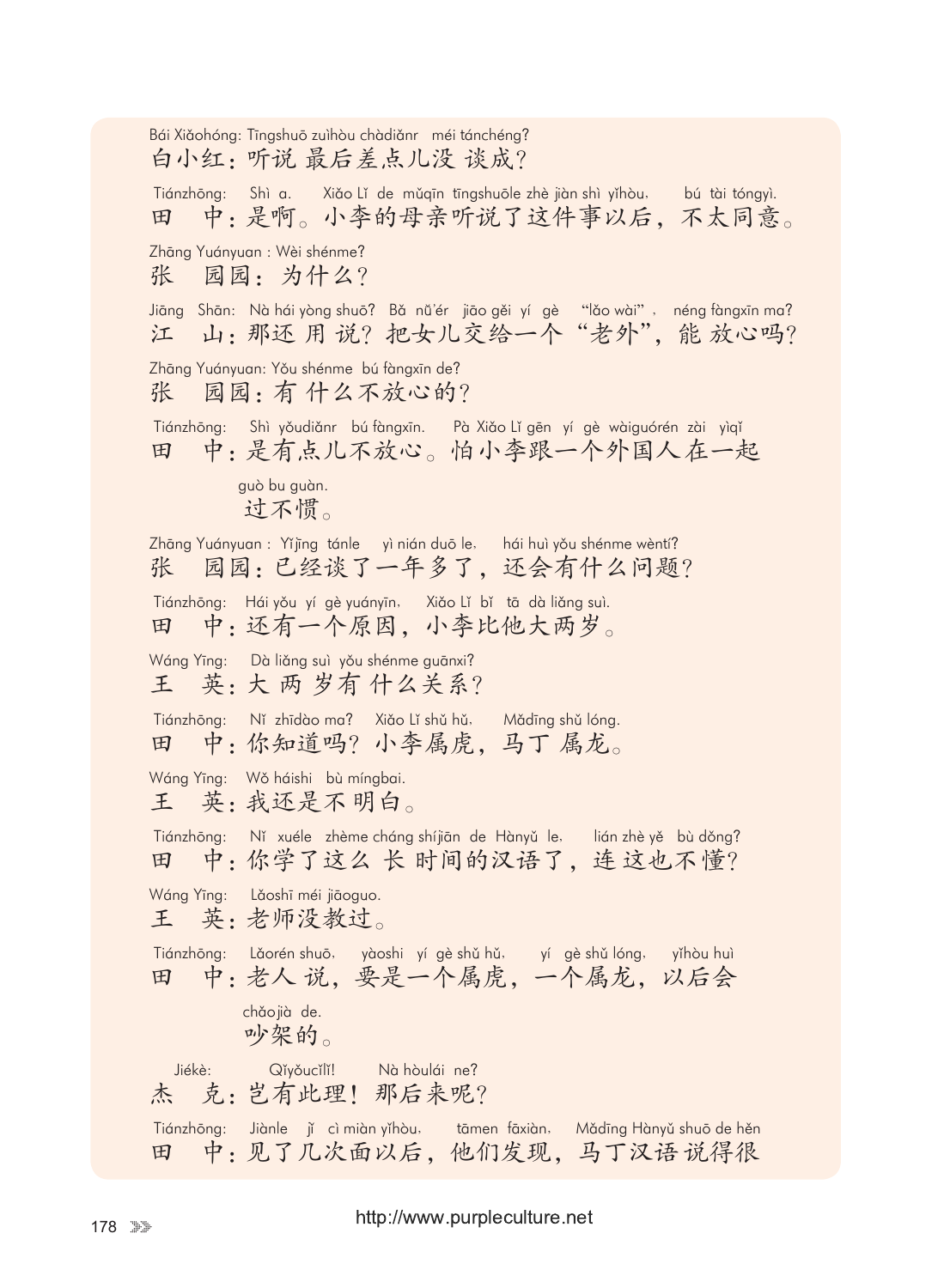liúlì, píqi yě hěn hǎo, zuò shì yě fēicháng rènzhēn, Mǎdīng 流利,脾气也很好,做事也非常认真,马丁 gēn Xiǎo Lǐ de gǎnqíng yě quèshí fēicháng hǎo. Suǒyǐ, tā 跟 小李的感情也确实非常 好。所以,她 mǔqīn jiù bù fǎnduì le. 母亲就不反对了。 … ……… Jīn Róngnán: Kàn, xīnláng, xīnniáng zǒu guòlai le. 金容南:看,新郎、新娘 走过来了。 Jiāng Shān: Mǎdīng, jīntiān děi duō hē jí bēi ya. 江 山:马丁,今天得多喝几杯呀。 Mădīng: Bù xíng, wǒ hē bu xià le, wǒ jiù yào hēzuì le. 马 丁:不行,我喝不下了,我就要喝醉了。 Gāo Yīfēi: Nǐmen liǎ hái méi hē jiāobēijiǔ ne| 高一飞:你们俩还没喝交杯酒呢! Mǎdīng: Hǎo ba, zuìhòu yì bēi. Lái, wǒmen yìqǐ gānbēi! 马 丁:好吧,最后一杯。来,我们一起干杯! Gāo Yīfēi: Bù xíng, bù xíng. Zhè shì jiāobēijiǔ, nǐ zhǐ néng gēn xīnniáng hē. 高一飞:不行,不行。这是交杯酒,你只 能 跟 新娘喝。 Mǎdīng: Shì ma? 马 丁:是吗? Gāo Yīfēi: Xiǎoyǔ zhīdào zěnme hē, ràng tā jiāo nǐ ba. 高一飞:小雨知道怎么喝,让她教你吧。

## 文化点 Wénhuàdiǎn **Cultural notes**

There are three major forms of wedding ceremony found around the world: the ritual wedding, the religious wedding, and the civil wedding. The ancient Chinese practiced a very complicated ritual wedding. Today the marriage customs are much simpler. The main point is applying to the local authorities for a marriage certificate. After the marriage certificate is issued, people will then generally distribute "happy candies"(xǐtáng) to relatives, friends, and colleagues; then there is a wedding ceremony.

There are three kinds of modern wedding ceremonies:

(1) The wedding banquet (xǐyàn): relatives, friends, and others are invited for dinner and wedding toasts. A simple ceremony is performed during the banquet.